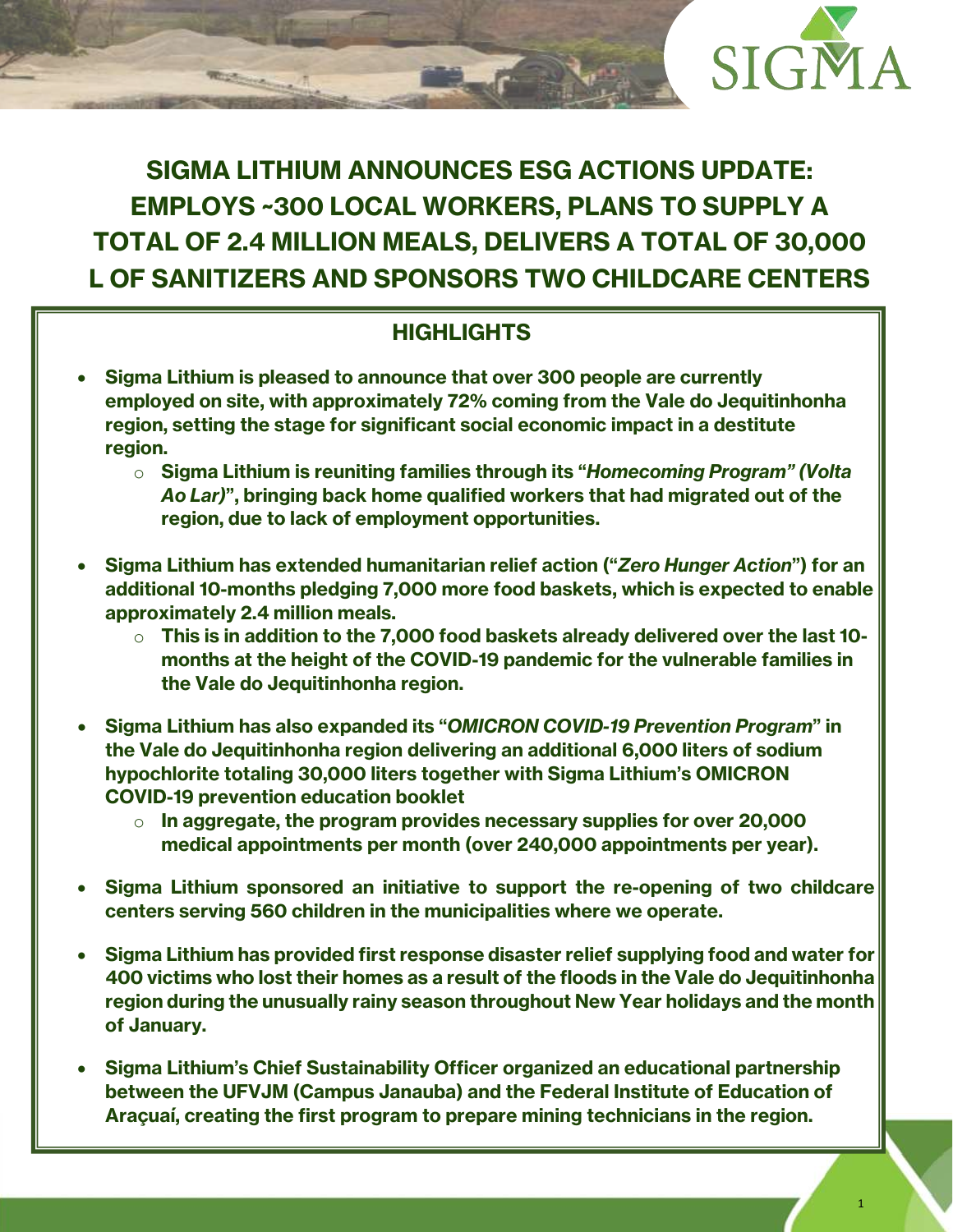

**VANCOUVER, CANADA -- (March 24<sup>th</sup>, 2022) - SIGMA Lithium Corporation ("Sigma Lithium" or the** "**Company**") **(NASDAQ: SGML, TSXV: SGML)** dedicated to powering the next generation of electric vehicles with environmentally sustainable and high-purity lithium, is pleased to provide an update on its ESG initiatives in the region of its Grota do Cirilo Project (the "**Project**"), located in the Vale do Jequitinhonha, Minas Gerais, Brazil, one of the poorest areas in the world: "**Zero Hunger Action**"; "**Homecoming Employment Program (Volta Ao Lar)**"; "**Education Program for Mining Technicians**"; "**OMICRON COVID-19 Prevention Program**"; "**Re-Opening of Childcare Centers Initiative**"; and "**Disaster Relief During Floods**".

Sigma Lithium is actively engaged in supporting the communities in Vale do Jequitinhonha through multiple ESG initiatives, contributing to the sustainable development of the region as the Company rapidly advances the construction of its Phase 1 Plant towards commercial production.

"Contributing to lift our neighbors in the communities around the Project is the core purpose of Sigma, motivating us every day to execute faster and better" says co-CEO Ana Cabral-Gardner. "As a large future producer of battery grade lithium, Sigma Lithium feels a great responsibility to develop its Project with a focus on environmental and social sustainability, in alignment with the ethos of its customers. Our main objective is to play a leading role in building a sustainable supply chain for the EV Industry" she adds.

#### **ZERO HUNGER ACTION**

Sigma Lithium is pleased to announce that on March 17<sup>th</sup>, it delivered its 7,000<sup>th</sup> food basket as part of its ongoing food drive to support vulnerable families struggling with the difficulties imposed by the pandemic. Sigma Lithium has fed the equivalent of more than 3,000 people over the past 10 months, providing approximately 1.2 million meals.

To celebrate this milestone, Sigma Lithium renewed its commitment to supporting impoverished families with an additional 7,000 food baskets over the next 10 months. This means Sigma Lithium has doubled down on its Zero Hunger Action program and expects to enable approximately 2.4 million meals.

The Zero Hunger Action is aligned with Sigma Lithium's social sustainability purpose benchmarked with the United Nations sustainable development goals #1 (no poverty), #2 (zero hunger) and #17 (partnership with the goals).

#### **HOMECOMING EMPLOYMENT PROGRAM (VOLTA AO LAR)**

Sigma Lithium remains dedicated to providing jobs for its local communities and there are currently over 300 workers on site aiding in the construction of the Project.

Sigma Lithium successfully established its Homecoming Employment Program ("*Volta Ao Lar"*), catalyzing the reconstitution of the social fabric of the region by reuniting families, bringing back home to the municipalities in which we operate, the qualified workforce that previously migrated out of the region due to lack of employment opportunities.

Sigma Lithium is proud to report that approximately 72% of its total workforce at the Project is from the Vale do Jequitinhonha region, representing a significant social economic impact for the region.

The Homecoming Employment Program action is part of Sigma Lithium's social sustainability purpose benchmarked with the United Nations sustainable development goals #8 (decent work and economic growth) and #10 (reduced inequalities).

#### **EDUCATION PROGRAM FOR MINING TECHNICIANS**

2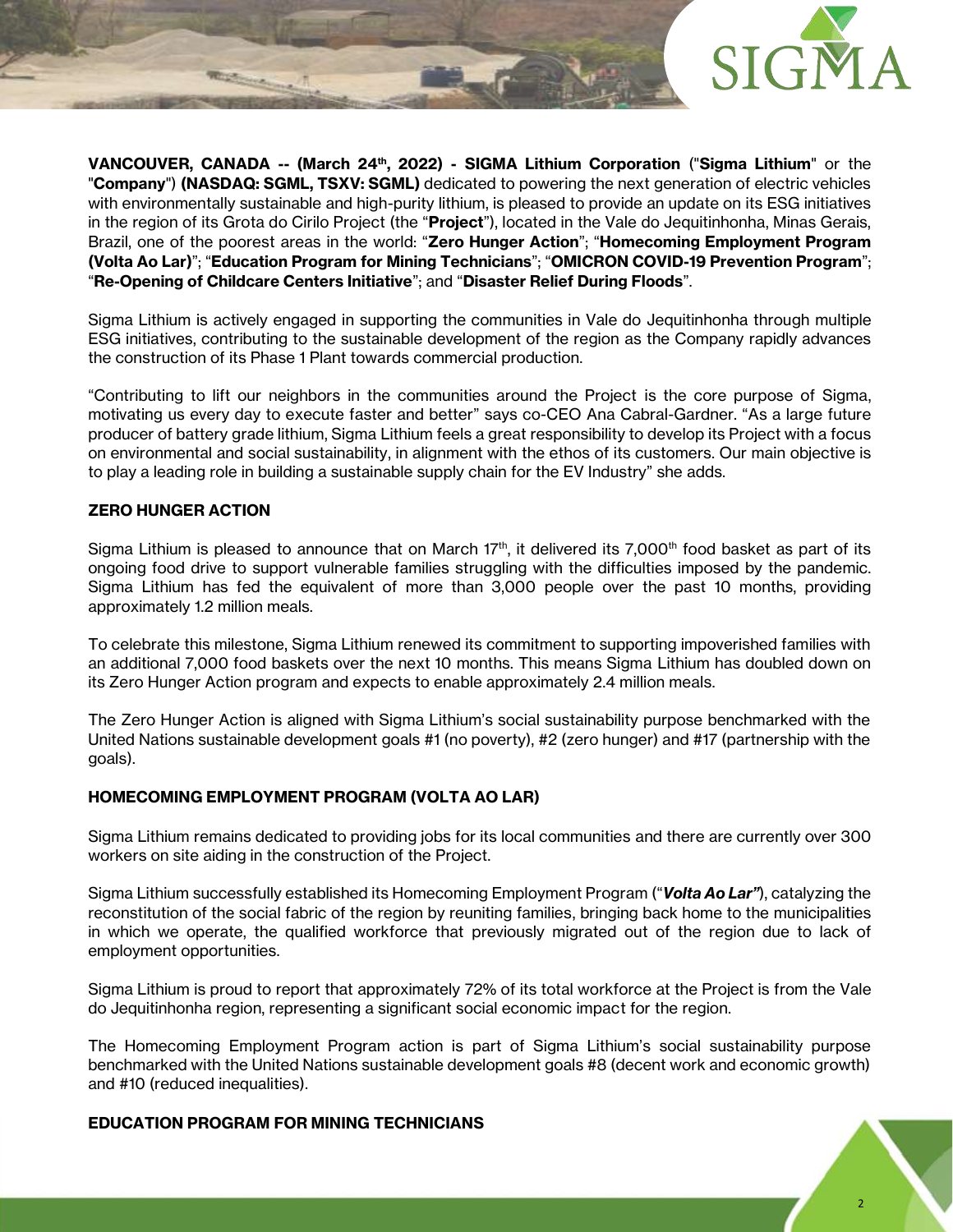

Sigma Lithium's Chief Sustainability Officer has acted as a catalyst to create an association between the Federal University of Vales do Jequitinhonha e Mucuri, Campus Janauba and the Federal Institute of Education of Araçuaí, creating the first program to prepare mining technicians in the region.

The Education Program for Mining Technicians action is aligned with Sigma Lithium's social sustainability purpose benchmarked with the United Nations sustainable development goals #4 (quality education) and #17 (partnership with the goals).

Co-CEO Ana Cabral-Gardner noted, "Sigma Lithium is contributing to transform the Vale do Jequitinhonha region into a knowledge hub for innovation and training of qualified professionals in lithium materials and mining."

#### **OMICRON COVID-19 PREVENTION PROGRAM**

With the onset of the OMICRON COVID variant, the Company has continued its protection efforts to the communities in the Vale do Jequitinhonha region, supporting the equivalent of more than 240,000 people. Sigma Lithium has distributed:

- prevention education booklets to the population;
- 12,000 liters of disinfectant and 840kg of alcohol gel hand sanitizer for 16 local hospitals and clinics; and
- other supplies including 217 liters of liquid soap, 543 liters of shampoo, 490 toothbrushes, 29,700 diapers and 62,600 napkins.

Sigma Lithium partnered with YPE S/A and Industrias Raymundo da Fonte in order to procure these large quantities of supplies and meet the logistical challenge of rapidly delivering them to the local communities. Sigma Lithium's project-based team combined forces with the municipalities of Araçuaí and Itinga for the distribution of these products to hospitals, medical clinics, prisons, nursing homes, and care centers for people with disabilities.

The OMICRON COVID-19 Prevention Program action is aligned with Sigma Lithium's social sustainability purpose benchmarked with the United Nations sustainable development goal #3 (good health and well-being) and #17 (partnership with the goals).

#### **RE-OPENING OF CHILDCARE CENTERS INITIATIVE**

Sigma Lithium also launched a program to support the re-opening and to sponsor two childcare facilities, one in each of the municipalities where its Project is located. The objective of the program is to assist annually 560 children in need. The childcare centers serviced children under the age of three years old, enabling their mothers to resume gainful employment following the economic re-opening post COVID-19.

The childcare centers initiative action is aligned with Sigma Lithium's social sustainability purpose benchmarked with the United Nations sustainable development goal #3 (good health and well-being), #10 (reduction of inequalities) and #17 (partnership with the goals).

#### **DISASTER RELIEF DURING FLOODS**

Since the fourth quarter of 2021, the Company distributed over 11,000 liters of potable water as part of relief efforts to families who either lost their homes or were displaced by the floods caused by the unusually rainy season in the Vale do Jequitinhonha region. This action helped 400 families with partial or no access to potable water and food during the holiday season.

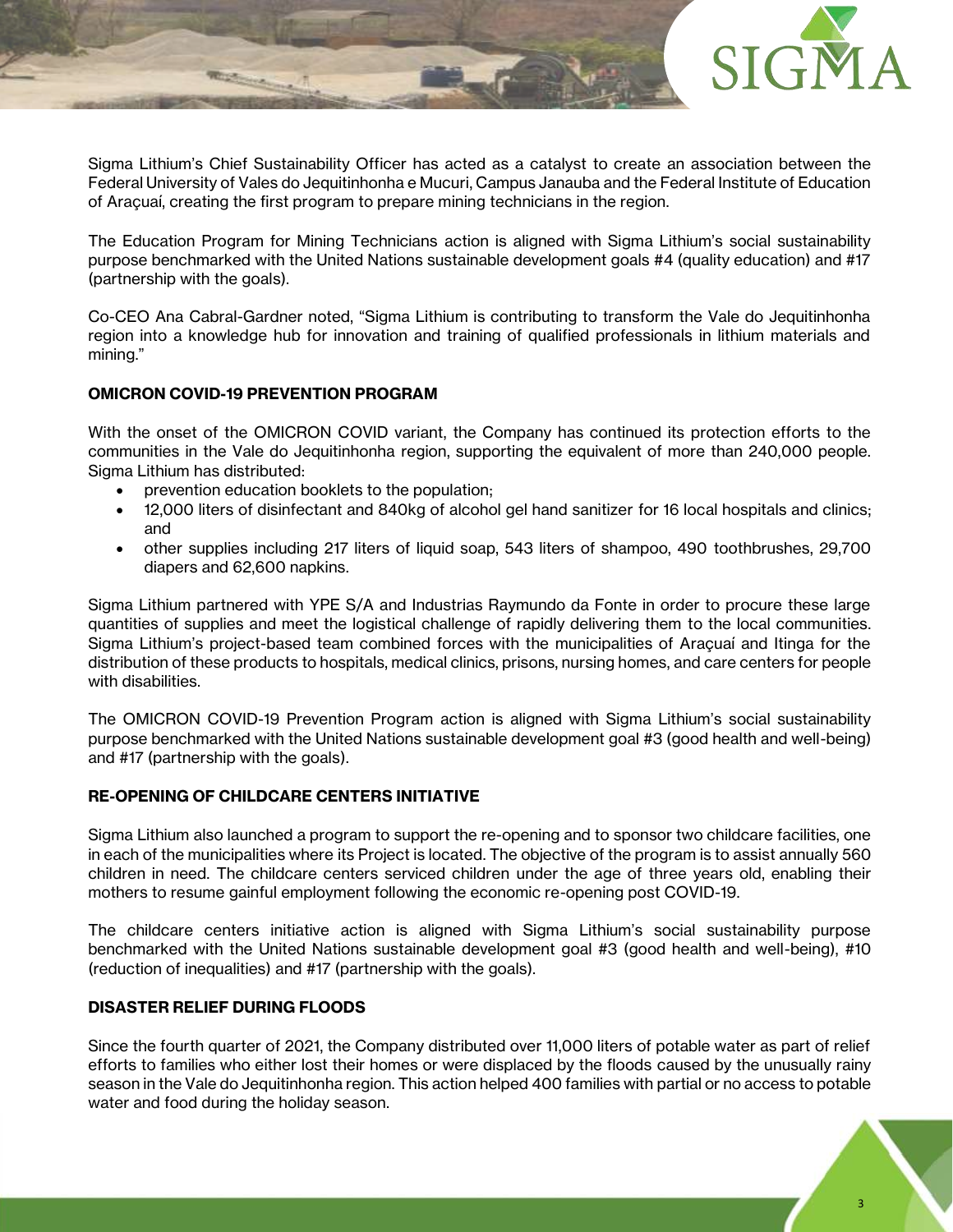

## **ABOUT SIGMA LITHIUM CORPORATION**

Sigma Lithium (NASDAQ: SGML, TSXV: SGML) is a Canadian company dedicated to powering the next generation of electric vehicle batteries with environmentally sustainable and high-purity lithium.

Sigma is currently in construction at its wholly owned Grota do Cirilo Project in Brazil, which includes a stateof-the-art, green-tech processing plant that uses 100% renewable energy, 100% recycled water and 100% dry-stack tailings. The project also represents one of the largest and highest-grade hard rock lithium spodumene deposits in the Americas. Since inception, Sigma has devoted itself to strong ESG practices, from its ongoing support of local communities to its goal of achieving net zero by 2024. For more information about Sigma Lithium, visit<https://www.sigmalithiumresources.com/>

## **FOR ADDITIONAL INFORMATION PLEASE CONTACT**

**Jamie Flegg**, Chief Development Officer (Toronto) +1 (604) 706-1087 [jamie.flegg@sigmaca.com](mailto:jamie.flegg@sigmaca.com)

**Vítor Ornelas**, Corporate Development & Investor Relations Manager [vitor.ornelas@sigmaca.com](mailto:vitor.ornelas@sigmaca.com)

### **Sigma Lithium**

- in [Sigma Lithium](https://www.linkedin.com/company/sigma-lithium-resources)
- [@sigmalithium](https://www.instagram.com/sigmalithium/)
- [@SigmaLithium](https://twitter.com/SigmaLithium)

## **FORWARD-LOOKING STATEMENTS**

*This news release includes certain "forward-looking information" under applicable Canadian and U.S. securities legislation, including but not limited to statements relating to the ability of the Company's renewed food drive commitment, the ultimate duration, impact and severity of the COVID-19 pandemic (including its impact on financial markets and national and multinational economies generally, and its impact on the growth of the electric vehicle market and other impacts on the demand for lithium products), the general business and operational outlook of the Company, and other forward-looking information. All statements that address future plans, activities, events, or developments that the Company believes, expects or anticipates will or may occur is forward-looking information, including statements regarding the potential development of mineral resources and mineral reserves which may or may not occur. Forward-looking information contained herein is based on certain assumptions regarding, among other things: general economic and political conditions; the stable and supportive legislative, regulatory and community environment in the jurisdictions where the Company operates; anticipated trends and effects in respect of the COVID-19 pandemic and post-pandemic; demand for lithium, including that such demand is*  supported by growth in the electric vehicle market; the Company's market position and future financial and operating *performance; the Company's estimates of mineral resources and mineral reserves, including whether mineral resources will ever be developed into mineral reserves; and the Company's ability to develop and achieve production at its mineral projects. Although management believes that the assumptions and expectations reflected in the forward-looking information are reasonable, there can be no assurance that these assumptions and expectations will prove to be correct. Forward-looking*